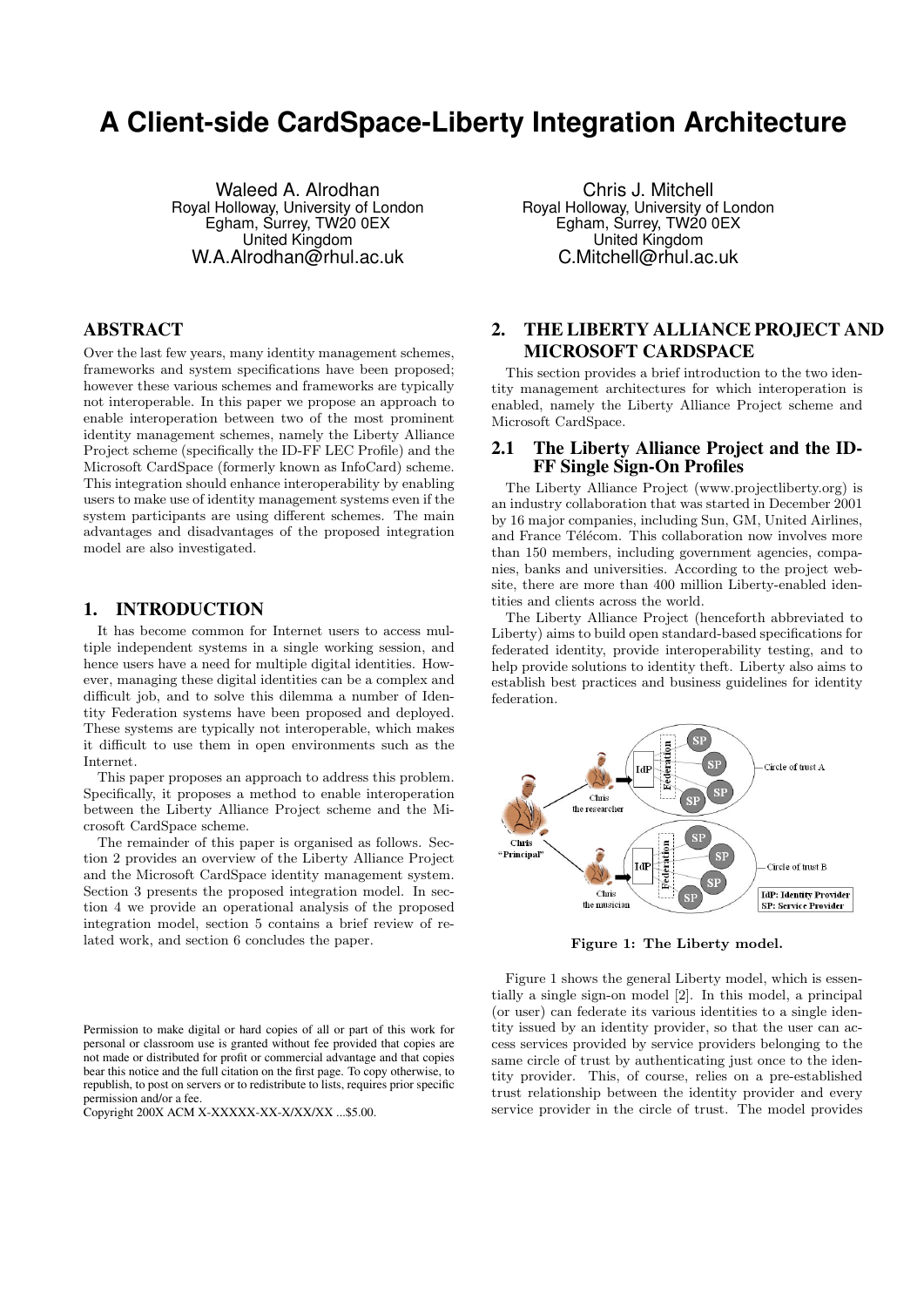a level of pseudonymity and unlinkability via the use of pseudonyms instead of real identifiers in the communications between the identity provider and the service providers, and this enhances user privacy. In the example shown in figure 1, the principal has federated its identities within two distinct circles of trust, which results in the user having two identities, one for circle of trust A and the other for circle of trust B. It merits mentioning that these two identities could also be federated, but this would require a pre-established trust relationship between the identity providers.

As shown in figure 2, the Liberty implementation specifications are divided into three frameworks: the Identity Federation Framework (ID-FF) [12], the Identity Web Services Framework (ID-WSF) [11] and the Service Interface Specifications (ID-SIS) [5] and [6]. In this paper, we focus on the ID-FF.



Figure 2: The Liberty Frameworks.

The ID-FF provides approaches for implementing the federation and single sign-on model, and the techniques needed for that model, including session management and identity/account linkage. In order to realise this federation model, a set of profiles is required (so called ID-FF Liberty profiles). An ID-FF Liberty profile may best be defined as the combination of message content specifications and message transport mechanisms for a single client type (that is, user agent) [3].

There are many types of ID-FF Liberty profile, including Single Sign-On and Federation Profiles, Register Name Identifier Profiles, Identity Federation Termination Notification Profiles, Single Logout Profiles, Identity Provider Introduction, NameIdentifier Mapping Profile and NameIdentifier Encryption Profile. In this paper we are primarily concerned with the Single Sign-On and Federation Profiles. The currently defined Single Sign-On profiles are the Artifact profile, the Browser POST profile and the Liberty-enabled client and proxy (LEC) profile [3].

#### 2.2 Microsoft CardSpace

CardSpace is the name for a Microsoft WinFX software component that is built on the concept of the "identity metasystem". This identity metasystem is designed to comply with the Laws of Identity, as promulgated by Microsoft [1]. The metasystem provides a way to represent identities using claims, and a means to bridge technology and organisational boundaries using claims transformations [7]. The

CardSpace identity management architecture is designed to provide the user with control over his digital identities in a user friendly manner, and to tackle identity management security problems such as breaches of privacy and identity theft, with no single identity authority control. CardSpace works with Internet Explorer browsers (CardSpace plug-ins for browsers other than Microsoft Internet Explorer can also be developed, such as the Firefox  $Plug-in<sup>1</sup>$ ).

The concept behind CardSpace is relatively simple; it is based on the identification process we experience in the real world when using physical identification cards. In the CardSpace system, an identity provider issues virtual identification cards (named InfoCards) to users, who can later use them to identify themselves to any service provider who trusts this identity provider. It merits mentioning here that the InfoCard is stored in the user's machine and does not contain any security-sensitive information.

CardSpace is an identity federation model that essentially facilitates a single sign-on service, although it is not clear from the published Microsoft papers and documents how single sign-on sessions are handled within the metasystem. The CardSpace metasystem makes use of Web Services (WS- \*) protocols to achieve its objectives. Note that most of these protocols make use of a Security Token Service [4].

#### 2.3 Message Flows within the Liberty ID-FF LEC Profile and the CardSpace Framework

Before describing the proposed integration model, we briefly describe the message flows within both the Liberty ID-FF LEC profile and the CardSpace framework. There are three main roles within both identity management architectures:

- 1. The Identity Provider or Identity Issuer (IdP), which issues the identity to the user;
- 2. The Service Provider (SP), as referred to in the Liberty specifications, or the Relying Party (RP), in Microsoft terminology; the SP or RP needs to identify the user before providing services to him/her;
- 3. The Principal or User.

It is important to mention that, in order for a principal to employ Liberty federation using the LEC profile, the principal must possess a Liberty-Enabled browser in order to handle and understand the messages sent and received. To make the browser Liberty-Enabled, the principal needs to install certain java components on the machine; such components can be downloaded freely from the Internet (e.g. the SecureID ID-FF 1.1 and ID-FF 1.2 Java Toolkits<sup>2</sup>, and the Sun FederationSPAdapter<sup>3</sup>).

Figure 3 shows the message flow within the ID-FF LEC profile, if we assume that the client has already been authenticated by the IdP. Note that the Liberty-Enabling component must be installed on the Principal's PC prior to performing the protocol. The main steps in the protocol are as follows:

1. User Agent  $\rightarrow$  SP : Service Request (HTTP Request with Liberty Enabled Header)

 $\frac{1}{1}$ http://xmldap.blogspot.com/2006/05/firefox-identityselector.html

<sup>2</sup>http://www.sourceid.org

<sup>3</sup>http://docs.sun.com/source/819-4682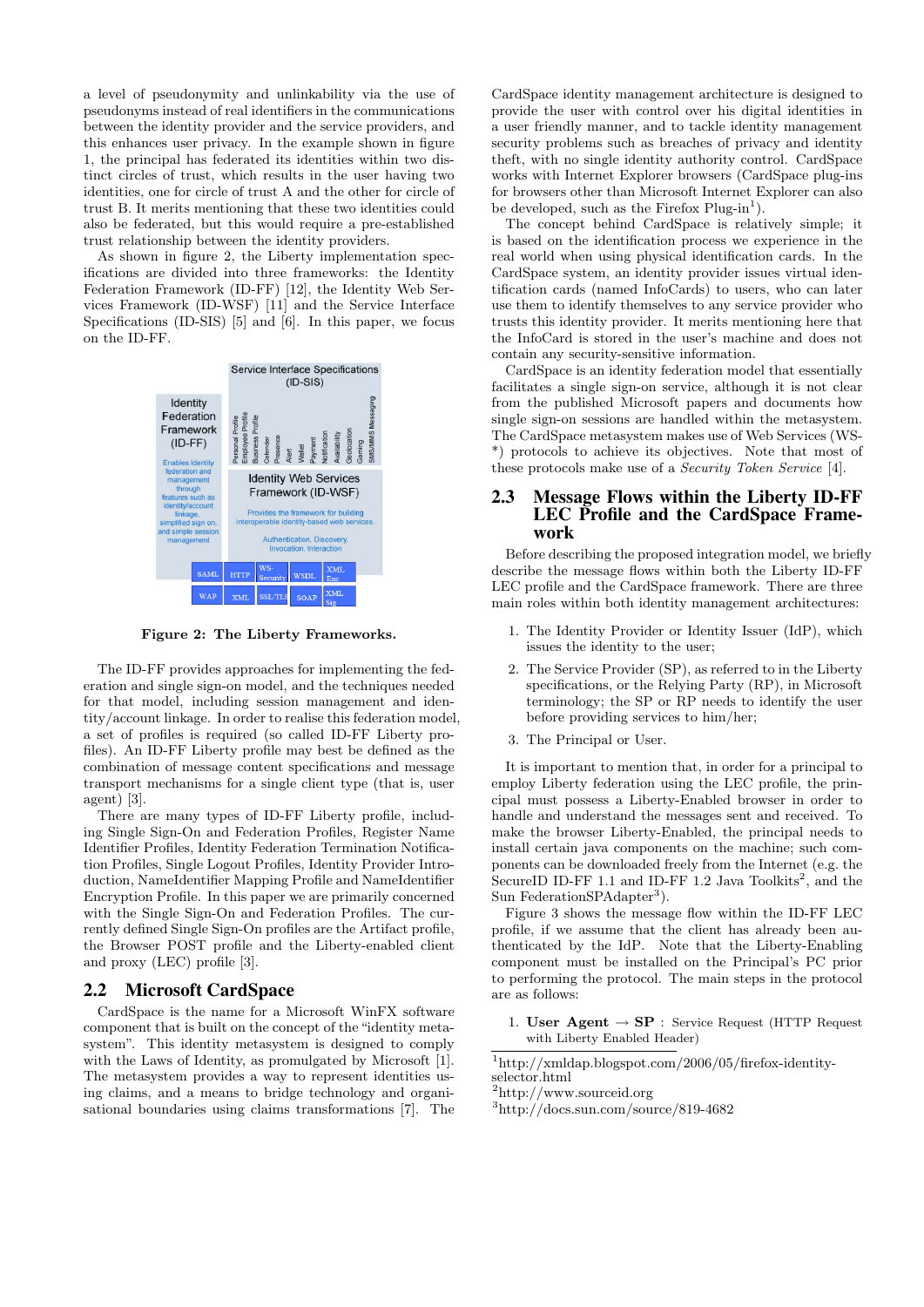- 2.  $SP \rightarrow User Agent$ : Authentication Request + "optionally" an IdP List
- 3. User Agent or User : Selects the IdP to be used
- 4. User  $Agent \rightarrow IdP$ : SAML-Assertion Request
- 5. Id $P \rightarrow$  User Agent : SAML-Assertion Response
- 6. User  $Agent \rightarrow SP:$  Authentication Response + SAML-Assertion (within an HTML Form)
- 7.  $SP \rightarrow User Agent$ : Service Granted!



Figure 3: The ID-FF LEC profile message flow.

The SAML messages in steps 4 and 5 are bound to SOAP, which is carried over an SSL connection to provide confidentiality (integrity is preserved using an XML-Signature). As shown in the figure, how the IdP is selected in step 3 is not specified in the Liberty specifications.

Figure 4 shows the message flow within the CardSpace framework. As shown in the figure, there is an additional component here, namely the Security Token Service (henceforth abbreviated to STS), which is responsible for the security policy and token management within the IdP (and optionally within the RP). The User Agent here is essentially an CardSpace enabled browser (also called the Service Requestor). Note that the CardSpace component must be installed on the Principal's PC prior to step 3 of the protocol. The main steps in the protocol are as follows:

- 1. User  $Agent \rightarrow RP$ : HTTP GET Login HTML Page Request
- 2.  $RP \rightarrow User Agent$ : HTML Login Page + CardSpace Tags (XHTML or HTML object tags)
- 3. User  $Agent \leftrightarrow RP\text{-}STS$ : User Agent retrieves Policy via WS-SecurityPolicy
- 4. User  $Agent \leftrightarrow User$ : User picks an InfoCard
- 5. User Agent  $\leftrightarrow$  IdP : User Authentication
- 6. User  $Agent \leftrightarrow IdP-STS$ : User Agent retrieves security token via WS-MetadataExchange and WS-Trust
- 7. User Agent  $\rightarrow$  RP-STS : User Agent presents the security token via WS-Trust
- 8.  $RP \rightarrow User Agent$ : Welcome, you are now logged in!



Figure 4: The MS-CardSpace profile message flow.

Unlike the ID-FF LEC profile, in Step 4 of the CardSpace message flow the user is presented with the InfoCards that can be used to identify himself to that particular RP, and picks one of them. The WS-MetadataExchange and WS-Trust messages in step 6 are transported using SOAP, which is carried via an SSL connection to provide confidentiality (integrity is preserved using an XML signature). If the RP does not have an STS server, the messages in steps 3 and 7 will be carried using HTTP over an SSL/TLS channel.

In the remainder of this paper we assume that all SPs and IdPs support at least one of the two identity architectures (either Liberty or CardSpace, or both). In such a situation, Windows users will face one of the following two scenarios:

- Scenario A: The Identity Provider/Identity Issuer supports both identity management architectures (Liberty and CardSpace). In this case the IdP perform the difficult task of maintaining two different identity architectures, thereby providing flexibility to users when they federate their identities with the SPs or RPs. Users are able to access services provided by Service Providers regardless of which identity management architecture they adopt.
- Scenario B: The Identity Provider/Identity Issuer supports only one identity management architecture (either Liberty or CardSpace). In this case, users are only able to access Service Providers using the identity management architecture supported by their Identity Issuer or IdP.

In Scenario B, Windows users have a compatibility problem if the Relying Party is CardSpace-Enabled while their IdP is Liberty-Enabled, or vice versa. Table 1 shows the applicability of the identity management systems in all of the possible scenarios that might occur; L.E. stands for Liberty Enabled, and CS.E. stands for CardSpace Enabled. The  $(\checkmark)$  sign indicates that there is no compatibility problem, whereas the  $(x)$  sign indicates the opposite.

#### 3. THE INTEGRATION MODEL

There is a noticeable similarity between the message flow within the ID-FF LEC profile and the message flow within the CardSpace framework. This similarity can be exploited in order to integrate the two identity management archi-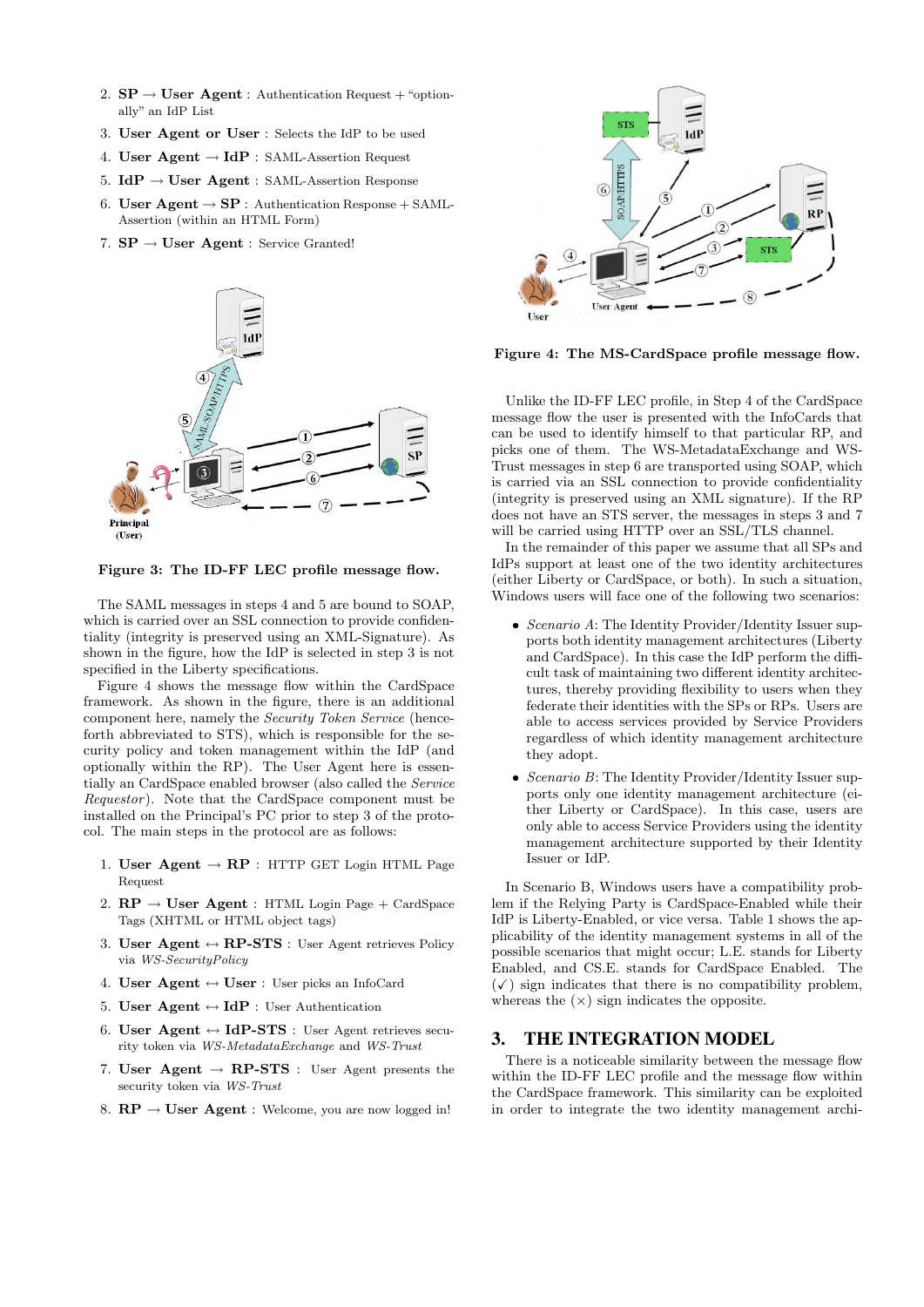| User           | L.E. $IdP$ CS.E. $IdP$ L.E. $IdP$ CS.E. $IdP$ |         |
|----------------|-----------------------------------------------|---------|
| Agent          | L.E. $SP \mid CS.E. RP \mid CS.E. RP$         | L.E. SP |
| Unenhanced     |                                               |         |
| L.E.           |                                               |         |
| CS.E.          |                                               |         |
| L.E. and CS.E. |                                               |         |

Table 1: The applicability of the identity management architectures.

tectures. This section presents the motivation for this integration proposal, and describes the proposed integration model.

## 3.1 Motivation

Liberty is currently the leading identity management architecture for identity federation, and it has gained the acceptance of a number of technology-leading companies and organisations. By contrast, the CardSpace metasystem currently only works on the Windows operating system (this seems likely to continue, at least in the near future), and is deployed freely with Windows Vista, with backwards compatibility with Windows XP. Given the wide use of Windows, CardSpace is likely to have a significant impact despite this restriction. Thus, enabling integration between these two systems is likely to be of significant benefit to a wide range of service providers and users. It seems that interoperation between Liberty and CardSpace can be achieved by integrating the frameworks.

The CardSpace identity management architecture consists of two parts:

- 1. The user agent supporting components: i.e. the service requestor and the identity selector. These components are responsible for managing the cards and communicating with other parties in the model. It appears that these components could be integrated with the Liberty ID-WSF services; however, how this might be achieved is beyond the scope of this paper.
- 2. The Identity Framework: i.e. the message flow and the rules for communication between the parties. This framework is similar to the Liberty ID-FF LEC profile, in which the user agent is "Liberty-enabled" in the same way as the user agent is "CardSpace-enabled" in the CardSpace framework.

#### 3.2 Integrating the two schemes

In the integration model we propose, we introduce an identity management architecture adaptor that is both Libertyenabled and CardSpace-enabled. We propose placing this adaptor in the user's machine. This gives the user the ability to use any IdP, and access a service provided by any RP or SP. This means that, in the presence of such an adaptor, we can change the last two entries in the fifth row of table 1 to  $(\checkmark)$  instead of  $(\times)$ , which implies that such a user would have the ability to make use of an identity system regardless of the identity management architecture adopted by the RP or the SP. That is, this integration model is designed to resolve the incompatibility situation that may occur if the IdP is Liberty-enabled and the RP is CardSpace-enabled, or vice versa.

Before describing the proposed integration model, we outline a major difference between the scope of the Liberty ID-

FF and the CardSpace framework. The CardSpace framework's main goal is to support the authentication of a user by a trusted third party (i.e. an IdP) and the provision of assertions by the trusted third party to the SP that claims regarding attributes of the user are correct. By contrast, in Liberty, the ID-FF is designed to achieve Identity Federation by asserting to the SP that the user has been successfully authenticated by a trusted third party (i.e. the IdP) using an authentication method, and no claims (i.e. user attributes) are involved in the authentication process. Nevertheless, asserting user attributes by a trusted third party can be achieved using the Liberty protocols; however, this falls under the Liberty ID-WSF, which is a different framework, as discussed earlier in this paper.

The identity management architecture adaptor proposed here is a piece of software installed on the user's machine which understands both the Liberty and CardSpace frameworks, and their message flows and formats. The adaptor's main job is to interpose itself between IdPs and SPs/RPs adhering to different identity management architectures, in order to translate particular messages generated by one party to the other. We consider operational details of the identity management architecture adaptor later in this section.

Before presenting the integration model and its message flow, we note the following restrictions on its operation:

- 1. Given that the Liberty specifications are based only on SAML-Assertion tokens, only SAML-Assertion tokens are permitted within the integration model, i.e. other security tokens supported by CardSpace (e.g. Kerberos v5 tickets) are not permitted. The SAML-Assertion tokens will simply be forwarded from the IdP to the SP/RP.
- 2. For the proof of rightful possession of the security token, only asymmetric techniques are permitted. In the asymmetric proof technique, the IdP inserts the public key of the User Agent in the security token, so that the User Agent can use its private key to prove rightful possession of the token to the RP (or SP). There is a clear resemblance between the CardSpace asymmetric proof-key technique [8], and SAML holder-of-key confirmation method [9]; hence, mapping between these techniques is viable using a relatively simple process.
- 3. For a CardSpace-enabled RP and a Liberty-enabled IdP, the identity management architecture adaptor will discard any token freshness restrictions requests imposed by the RP, since the Liberty-enabled IdP may not be capable of understanding them.

In the CardSpace framework, the claims to be asserted in the RP Security Policy are represented as attributes of an Attribute Statement, that is contained within SAML-Assertion requests and responses exchanged before the security token can be retrieved from the IdP. However, in the Liberty ID-FF, the IdP does not expect any SAML Attribute Statements in the AuthenticationRequestEnvelope, i.e. the SOAP envelope that carries the authentication requests. This presents a problem that must be solved before the Identity Management Architecture Adaptor can convert the relevant messages. We propose two possible solutions to this problem.

1. We could convert the claims in the CardSpace Security Policy into attributes within a SAML Attribute Statement in the AuthenticationRequestEnvelope. However,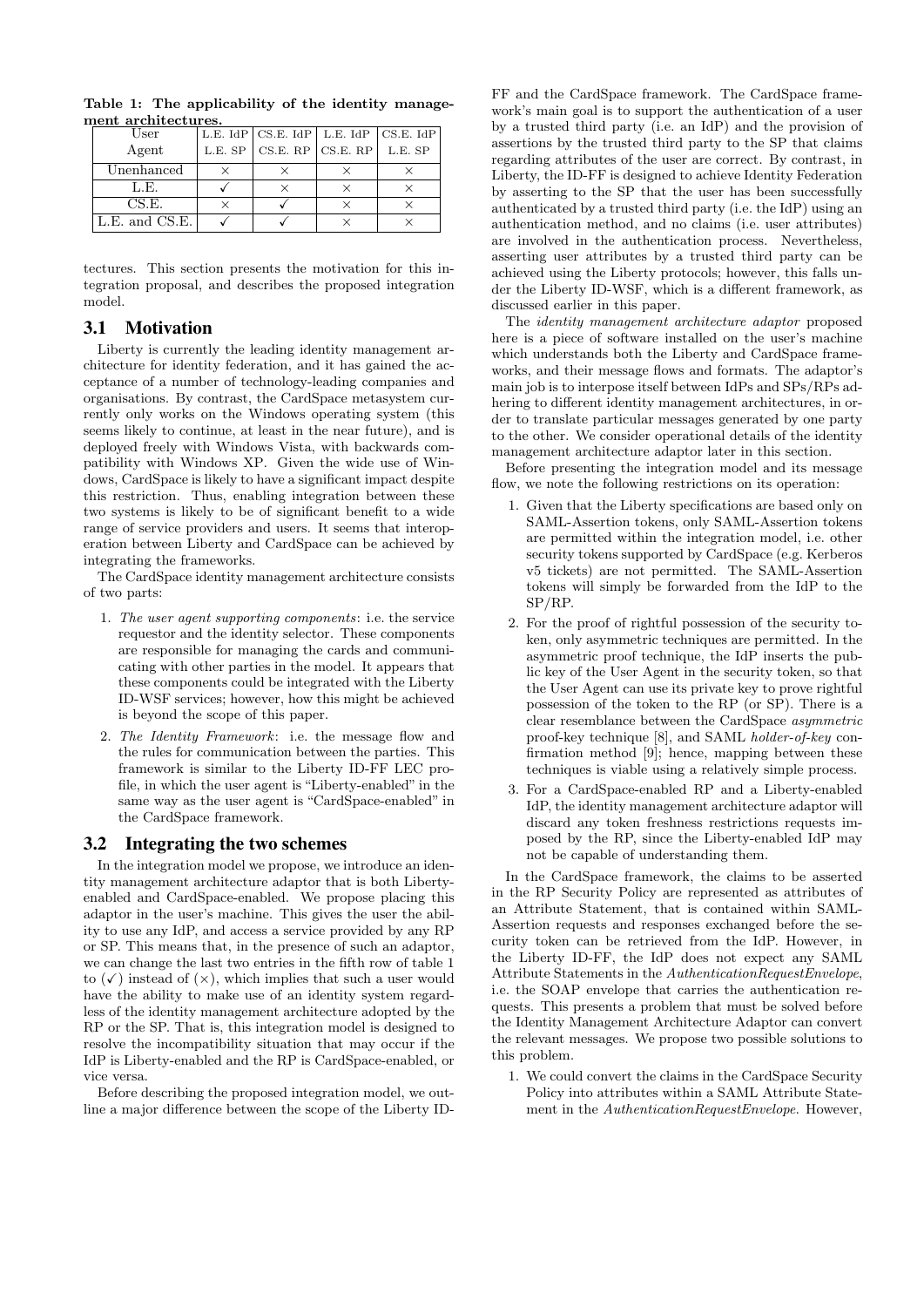for this to work, we must ensure that the IdP is able to process such statements in order to assert them in the AuthenticationResponseEnvelope. However, this solution goes outside the Liberty standards, and would potentially require the Liberty-Enabling software component to be modified.

2. Alternatively, we could make the integration model only accept CardSpace Security Polices with no claims listed, and hence the RP that issues the polices will only require an assertion that the user has been authenticated by a trusted third party. However, this solution will severely impact on the usability of the integration model.

Figure 5 shows the message flow for the integration model in the case where the IdP is CardSpace-enabled and the SP is Liberty-enabled. Note that the Liberty-Enabling component must be active on the Principal's PC prior to performing the protocol, and the CardSpace component must be active on the Principal's PC prior to step 3 of the protocol. Here, the message flow would be:

- 1. User  $Agent \rightarrow SP :$  Service Request (HTTP Request) with Liberty Enabled Header)
- 2.  $SP \rightarrow User Agent$ : Authentication Request + "optionally" an IdPs List
	- [The identity management architecture adaptor converts the Liberty Authentication Request, received from the SP, into a CardSpace RP Retrieved Security Policy, and forwards it to the CardSpaceenabling component]
- 3. User  $Agent \leftrightarrow User$ : User Picks an InfoCard
- 4. User Agent  $\leftrightarrow$  IdP : User Authentication
- 5. User  $Agent \leftrightarrow IdP-STS$ : User Agent retrieves security token via WS-MetadataExchange and WS-Trust
	- [The identity management architecture adaptor converts the CardSpace Retrieved Security Token, received from the IdP-STS, into a Liberty Authentication Response, and forwards it to the Liberty-enabling component]
- 6. User  $Agent \rightarrow SP:$  Authentication Response + SAML-Assertion (within the HTML Form)
- 7.  $SP \rightarrow User Agent$ : Service Granted!

Figure 6 shows the message flow for the integration model in the case where the IdP is Liberty-enabled and the RP is CardSpace-enabled. Note that the Liberty-Enabling component must be active on the Principal's PC prior to step 4 of the protocol, and the CardSpace component must be active on the Principal's PC prior to step 3 of the protocol. Here, the message flow would be:

- 1. User  $Agent \rightarrow RP$ : HTTP GET Login HTML Page Request
- 2.  $RP \rightarrow User Agent$ : HTML Login Page + CardSpace Tags (XHTML or HTML object tags)
- 3. User  $Agent \leftrightarrow RP\text{-}STS$ : User Agent retrieves Policy via WS-SecurityPolicy
- [The identity management architecture adaptor converts the CardSpace RP Security Policy, received from the RP, into a Liberty Authentication Request, and forwards it to the Liberty-Enabling component]
- 4. User Agent or User : Selects the IdP to be used
- 5. User  $Agent \rightarrow IdP$ : SAML-Assertion Request
- 6. Id $P \rightarrow$  User Agent : SAML-Assertion Response
	- [The identity management architecture adaptor converts the Liberty Authentication Response, received from the IdP, into a CardSpace IdP-STS Retrieved Security Token, and forwards it to the CardSpace component]
- 7. User Agent  $\rightarrow$  RP-STS : User Agent presents the security token via WS-Trust
- 8.  $\mathbf{RP} \rightarrow \mathbf{User~Agent}$  : Welcome, you are now logged in!



#### Figure 5: Message flow within the integration model (a).

As described above, the identity management architecture adaptor interposes itself between the IdP and the SP/RP in order to translate messages at certain stages of the protocol run. The identity management architecture adaptor must be able to make four types of message conversion, including two token forwarding operations. Figure 7 shows the message types that need to be converted by the identity management architecture adaptor, along with the respective message formats.

Thus, the identity management architecture adaptor software must perform two types of task:

- Convert the formats of four types of message.
- Forward the converted messages to either liberty enabling or CardSpace software components.

For the first task, implementing the required message conversions should not be difficult, since all the messages formats are open and published (XML definitions). However, the second task is not so straightforward, since it requires a well-defined set of APIs in order for the identity management architecture adaptor software to communicate with the Liberty-Enabling and CardSpace components. The precise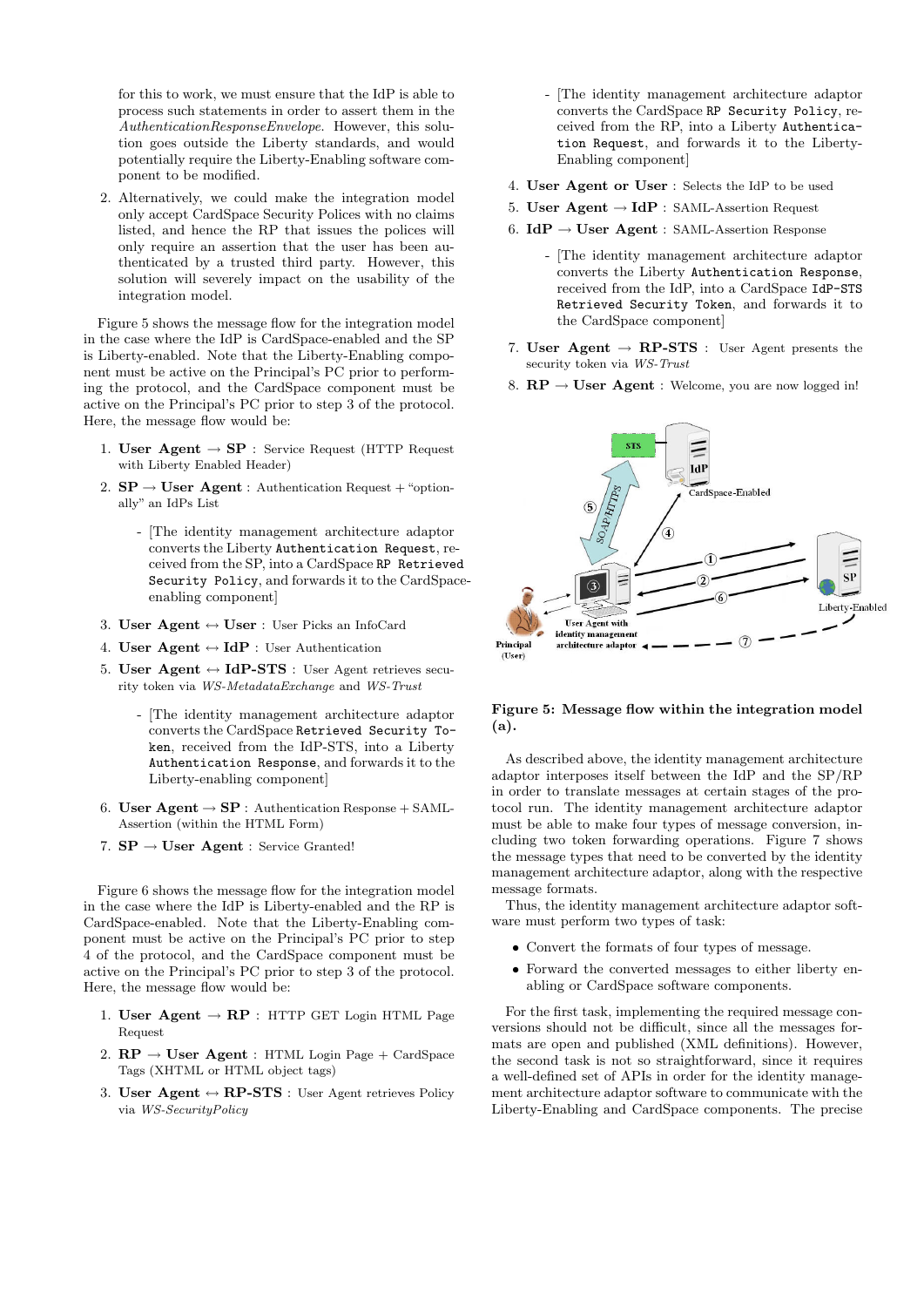

Figure 6: Message flow within the integration model (b).

details of the operation of the adaptor will therefore depend on how these components are implemented. Indeed, it is possible that the adaptor could be integrated into the respective components.



Figure 7: Message format conversions.

## 4. AN ANALYSIS OF THE INTEGRATION MODEL

The integration model takes advantage of the similarity between the ID-FF LEC profile and the CardSpace framework, and this should help to reduce the effort required for full system integration. Moreover, the proposed integration model is designed to be implemented without the need for technical cooperation between Microsoft and Liberty.

Implementing such a model might be non-trivial task, but the benefits could be significant. If interoperability between leading identity management systems is not supported, then

this could be a major obstacle to the global adoption of such schemes.

The proposed model is designed to integrate two frameworks with somewhat different scopes. This difference in scope has given rise to the most serious obstacle facing this integration model, namely the dilemma of translating the CardSpace Security Policy claims. Neither of the two solutions proposed in this paper are ideal, since they either involve reducing the applicability of the scheme, or making modifications to the core of the Liberty-Enabling software component.

One potential limitation of the proposed model is that the user agent must be both CardSpace-enabled and Libertyenabled. However, Windows Vista user agents (i.e. browsers) will, by default, be CardSpace-enabled, and to make the browsers Liberty-enabled will simply require the installation of certain java scripts on user machines; as a result this does not seem to be a major issue. Another possible limitation of the proposed model is the added restrictions on the token type, encryption and freshness requests; these restrictions will prevent the users from utilising certain features offered by CardSpace. However, these restrictions only affect the CardSpace framework because, from the Liberty perspective, token handling will remain the same [10].

A further possible limitation is the necessity for interactions between the adaptor and the CardSpace metasystem; because of the closed nature of CardSpace, this might not be straightforward, unless a well-defined set of APIs is publicly available. Finally, use of the proposed integration model will result in a delay at the user system while the identity management architecture adaptor performs the necessary conversions; however, any such delay is likely to be very small.

#### 5. RELATED WORK

Recently, the Bandit<sup>4</sup> project, which is part of the Hig- $\sin^5$  project, has developed an open source integration system between Liberty and CardSpace (a demo is available at the project's web site). Although the source code is provided, it seems that there is no published specification of the integration system, which makes it difficult to discover exactly how the Bandit scheme works.

One obvious difference between the integration scheme we propose in this paper and the Bandit integration scheme relates to the location of the integration adapter. Unlike the scheme discussed above, in Bandit the integration adapter is placed on the RP (or SP), not on the user machine. We believe that placing the integration adapter on the user machine increases the usability of the scheme. It is much simpler for a user to deploy an integration scheme, and it seems likely that many well-known service providers will only support a single identity management system for operational and commercial reasons.

#### 6. CONCLUSIONS

In this paper we have proposed a model enabling integration of Liberty and CardSpace. This integration model takes advantage of the similarity in the message flows between the Liberty ID-FF LEC framework and the CardSpace framework. The proposed integration model is based on a clientside identity management architecture adaptor that converts

<sup>5</sup>http://www.eclipse.org/higgins

<sup>4</sup>http://www.bandit-project.org